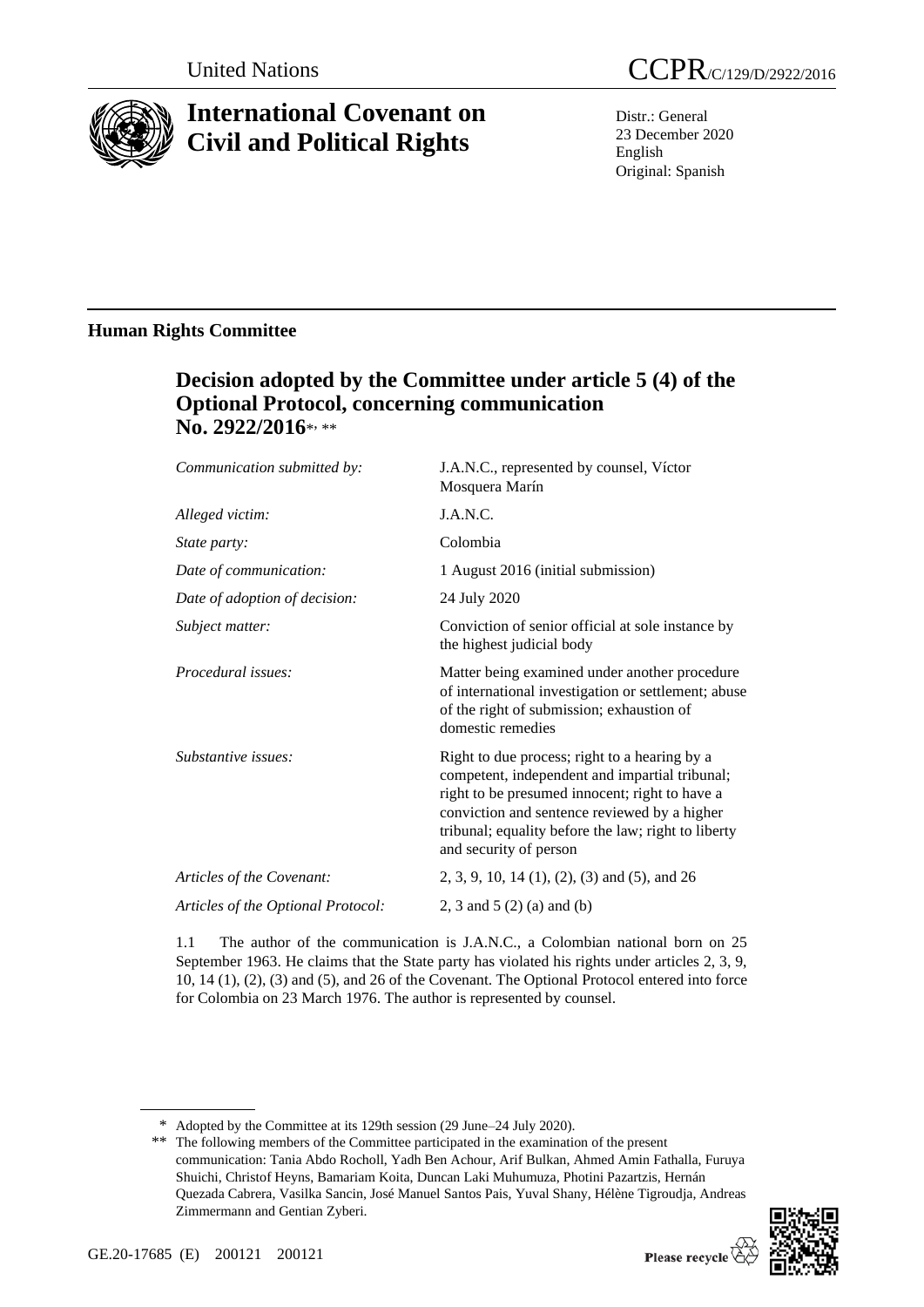1.2 On 21 December 2017, the Committee, acting through its Special Rapporteur on new communications and interim measures, decided not to request interim measures to protect the author under rule 94 of the Committee's rules of procedure.<sup>1</sup>

#### **The facts as submitted by the author**

2.1 The author served as Director of the Administrative Security Department from 16 August 2002 to 25 October 2005.

2.2 In late 2004, the author was informed by officials of the Administrative Security Department that R.G., the Department's head of information technology, was issuing irregular instructions that threatened national security and that could be classed as offences. The author therefore reported the incident to the Attorney General's Office and set up a team to support it in its investigative work. Once the Office had gathered enough evidence, R.G. was arrested for allegedly having committed the offences of money-laundering, combined with the illegal enrichment of a public servant, criminal conspiracy, material falsification of public documents, destruction, removal or concealment of public documents and procedural fraud.

2.3 On 13 October 2005, R.G., in retaliation against the author, accused him of having placed the Administrative Security Department at the disposal of the criminal group known as the Bloque Norte de las Autodefensas Unidas de Colombia. In view of the lack of evidence, the Attorney General's Office decided not to launch a preliminary investigation. On 13 December 2005, R.G. again accused the author of further criminal acts, including the murder of journalists, human rights activists and trade union leaders. These accusations became known to human rights activists, to the main leaders of the opposition to the Government led by the then President, Álvaro Uribe, and to the media, leading to the eruption of a media scandal in early 2006. The author claims that, for more than two consecutive weeks, the Colombian media repeated R.G.'s accusations, which appeared on magazine covers and the front page of newspapers and were the subject of radio and television programmes and surveys and opinion columns.

2.4 On 17 April 2006, the Attorney General ordered the opening of a preliminary investigation and evidence-gathering in relation to the allegations concerning the author. The author asserts that the Attorney General's Office, by opening the investigation, gave in to pressure from the press to demonstrate its independence from the Government. On 19 May 2006, the Attorney General asked the second prosecutor assigned to the Supreme Court, J.A.M.R., to oversee the criminal prosecution. On 1 June 2006, the second prosecutor tasked the assistant prosecutor, M.L.S., with gathering evidence and obtaining testimonies, statements and inspection reports.

2.5 On 20 October 2006, after having confessed to and acknowledged the offences with which he had been charged, R.G. was sentenced to 18 years' imprisonment.

2.6 On 22 January 2007, the second prosecutor, having analysed the evidence, opened an investigation in accordance with article 331 of the Code of Criminal Procedure (Act No. 600 of 2000) in order to establish whether the author had in fact committed offences against life, personal integrity and public security.<sup>2</sup>

 $1$  The author requested interim measures consisting of: (a) monitoring and follow-up by the Committee of the judicial proceedings that are still under way against him and in which he has decided not to appear; (b) the temporary stay of the conviction; (c) changing his place of detention from La Picota prison in Bogotá to the military garrison known as the Cantón Norte Infantry Academy, to which an official transfer request has been made, in order to protect his life and personal safety, which are in imminent danger, and to preserve the family unit concerned; and (d) any other interim measures that the Committee deems appropriate.

<sup>&</sup>lt;sup>2</sup> The author explains that Act No. 600 of 2000, under which he was tried, regulates an inquisitorial procedure whereby the Prosecutor conducts the investigation, brings charges and decides on deprivation of liberty, while the Court merely issues a judgment. The author states that, with a view to guaranteeing the human rights and fundamental freedoms of defendants in criminal trials, Act No. 600 of 2000 was substantially amended by Act No. 906 of 2004 to incorporate public, oral, adversarial, concentrated, immediate and expedited proceedings into the Colombian criminal justice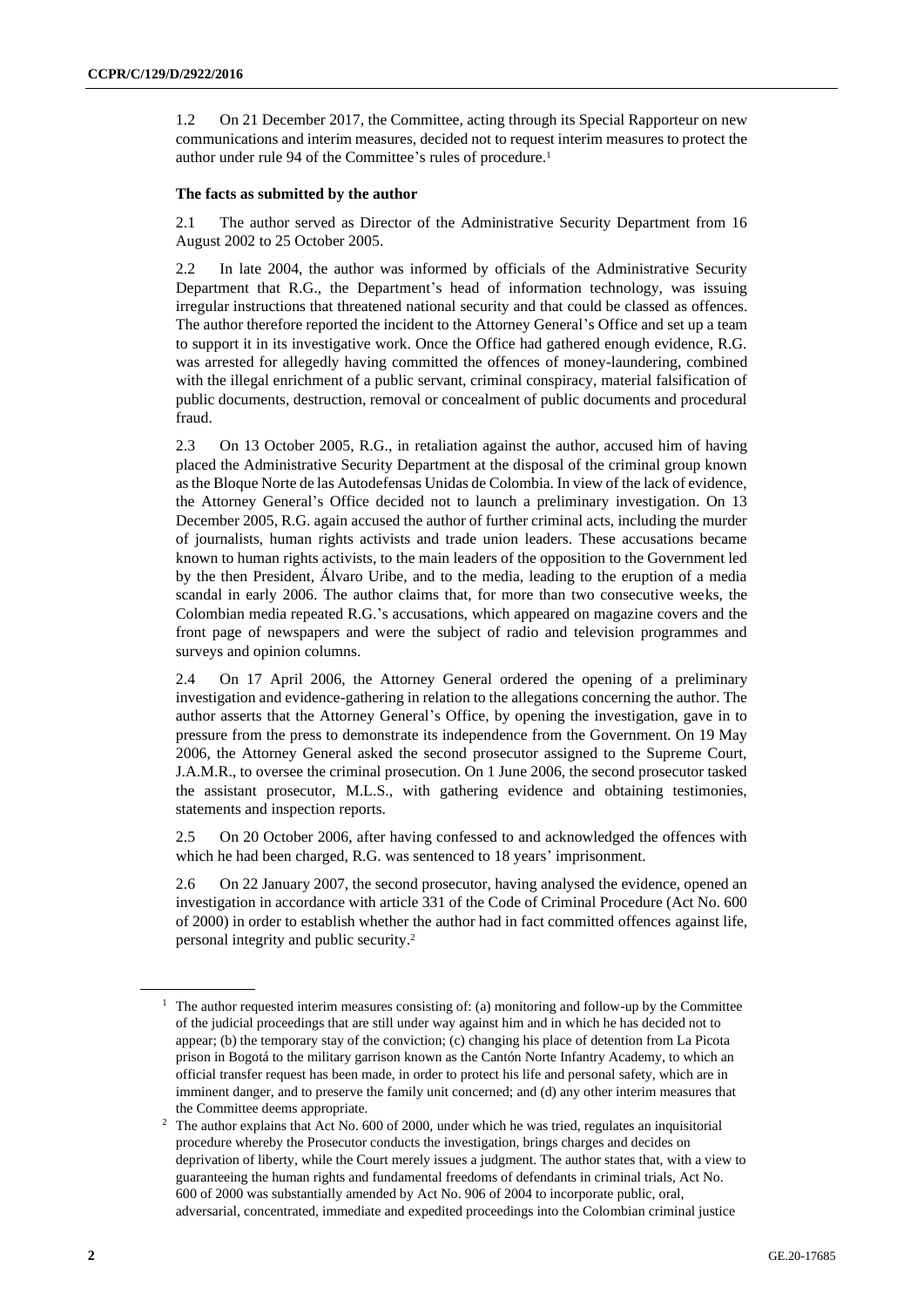2.7 On 27 February 2007, the second prosecutor ordered the author's pretrial detention and, given his status as a former senior official, requested that he be held in a maximumsecurity cell in order to ensure his safety.<sup>3</sup> On 23 December 2008, the author was transferred to La Picota prison in Bogotá.

2.8 On 6 May 2009, the Attorney General brought formal charges against the author for having allegedly co-perpetrated the offences of aggravated criminal conspiracy, aggravated homicide, use of confidential information and destruction, removal or concealment of public documents; the author was also charged with the offences of abuse of authority, for having carried out arbitrary and unfair actions, and of extortion and bribery.

2.9 On 14 September 2011, the Criminal Appeals Division of the Supreme Court, sitting as a court of sole instance, found the author of the communication to be criminally responsible for aggravated criminal conspiracy, indirect involvement in murder, indirect involvement in the unlawful destruction, removal or concealment of public documents and the disclosure of confidential information. The Court sentenced him to 25 years' imprisonment, fined him 6,510 times the statutory minimum wage and barred him from exercising rights and holding public office for 20 years.

2.10 The author claims that domestic remedies have been exhausted because no appeal may be filed against convictions handed down by the Criminal Division of the Supreme Court when it sits as a court of sole instance, as explained in the conviction itself, which states that "no appeal may be lodged against this ruling". <sup>4</sup> He points out that the Criminal Appeals Division of the Supreme Court is the only body empowered to try him as a former director of the Administrative Security Department. In addition, the author asserts that the State party's domestic law and its respective case law do not allow persons who enjoy constitutional privilege to have that privilege withdrawn for the purpose of obtaining the right to a second hearing.

2.11 In a ruling dated 30 November 2012, the Constitutional Court decided not to review the author's application for *amparo*. The author maintains that the claims contained in his communication have not been submitted for examination under any other procedure of international investigation or settlement.

#### **The complaint**

3.1 The author claims to be a victim of violations of his rights under articles 2, 3, 9, 10, 14 and 26 of the Covenant.

3.2 The author claims that the State party has failed to fulfil its obligations under articles 2 and 3 of the Covenant, since his status as a senior official has hindered and prevented, rather than guaranteed, the exercise of his right to have his conviction and sentence reviewed by a higher tribunal in accordance with article 14 (5) of the Covenant.

3.3 The author also claims that, during the legal proceedings, he found himself in a position of inequality as a result of national procedural rules, in violation of the first sentence

system (which Act No. 600 did not). However, the final provision of the new Act stipulates that it applies only to offences committed after 1 January 2005. The author explains that Act No. 600 of 2000 has been widely criticized in the writings of Colombian jurists and cites various publications to support this claim.

<sup>&</sup>lt;sup>3</sup> The detention order dated 27 February 2007 stipulated that the author was to be detained in La Picota prison, in a special wing where his safety and personal integrity would be guaranteed. He remained there until 23 March 2007, when he was released after an application for habeas corpus had been filed because his detention had been ordered by an official who was not competent to act. On 6 July 2007, the Attorney General's Office ordered the author's pretrial detention in La Picota prison, where he remained until 11 June 2008, when the decision was overturned (see para. 6.8 below). On 12 December 2008, the Attorney General's Office again ordered the author's pretrial detention. He was detained in the Office's holding facility until 23 December 2008.

<sup>4</sup> Article 235 (4) of the Constitution stipulates that: "The functions of the Supreme Court include trying … cabinet ministers for any offences with which they are charged." This means that the author is subject to special jurisdictional arrangements under the Constitution. Article 32 (6) of the Code of Criminal Procedure (Act No. 906 of 2004) establishes that: "The Criminal Appeals Division of the Supreme Court: … tries the officials referred to in article 235 (4) of the Constitution."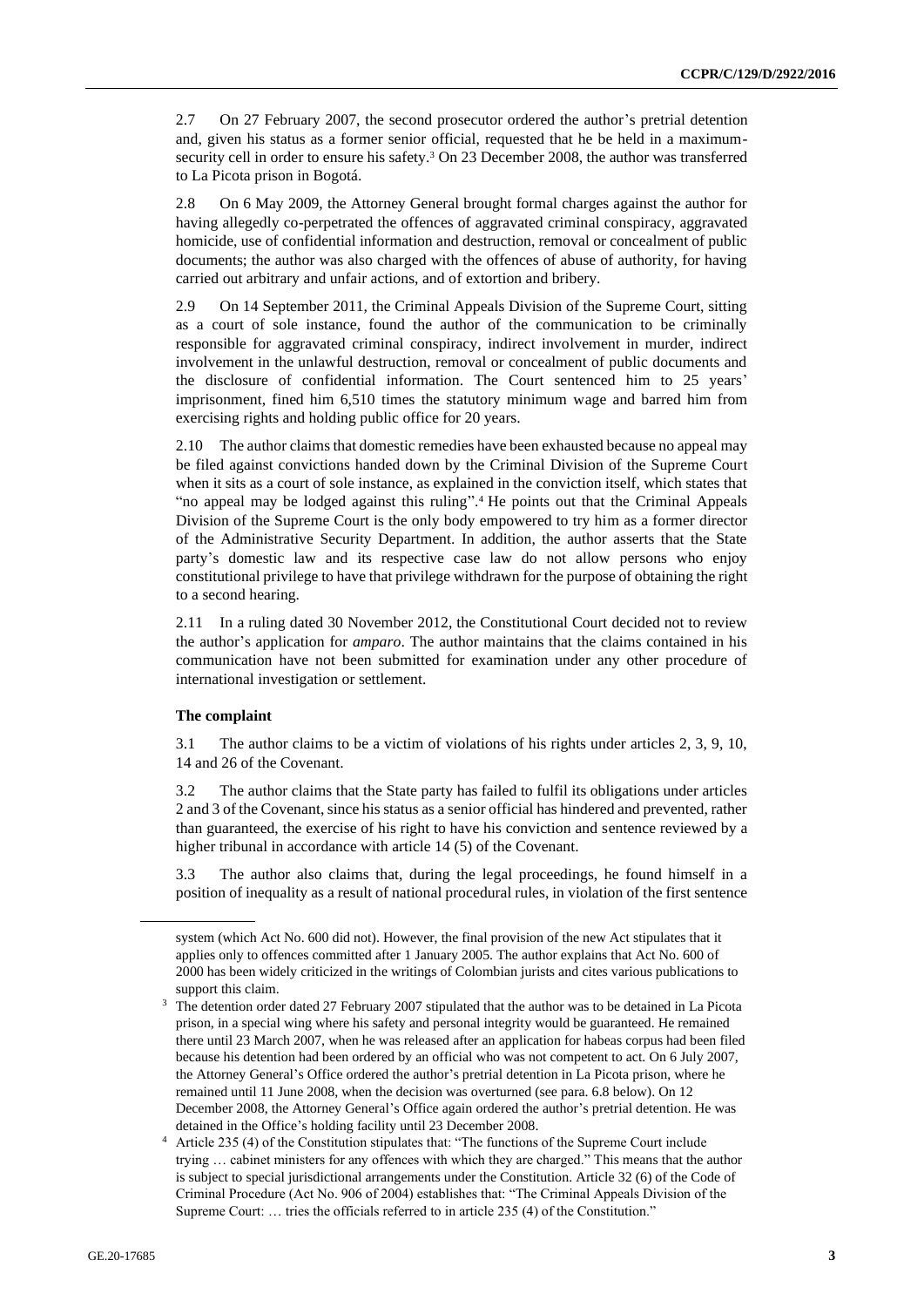of article 14 (1) of the Covenant. He explains that the Act under which he was tried (No. 600 of 2000) provides that the prosecutor responsible for investigating the defendant is also responsible for deciding whether he or she should be deprived of his or her liberty. He also claims that his right to a hearing by a competent tribunal provided for in the second sentence of article 14 (1) was violated because, even though domestic law stipulated that only the Attorney General was competent to conduct the investigation and criminal prosecution, the Attorney General nevertheless transferred his competence to subordinates. The author points out that this violation was acknowledged in part by the Supreme Court, which ruled to dismiss the charges against him but not the evidence collected by the prosecutors who lacked the necessary competence to act. In addition, the author considers that the State party violated his right to a hearing by an independent and impartial tribunal, since he was prejudged by the trial judge, who, from when he considered the facts set out in the complaint, "continued to show prejudice" in the proceedings against the author and took subjective decisions that were not properly reasoned. Furthermore, M.L.S., who participated in the criminal investigation of the case as an assistant prosecutor, was also actively involved in the prosecution of the case as an assistant judge.

3.4 The author claims that he was also a victim of a violation of his rights under articles 14 (1), (2) and (3), 3 and 9 of the Covenant, since he was tried and convicted on the basis of a false witness, R.G., who habitually "lied to the authorities" and "made up fanciful stories". The author states that, even after numerous irregularities were detected in the first psychiatric evaluation of R.G., the Attorney General's Office made no effort to ensure that he underwent a second evaluation. Had such a test been conducted, the author would not have been unfairly convicted because it would have shed light on the psychopathic behaviour of the main witness for the prosecution.

3.5 The author also considers that the views expressed by the media and the length of his pretrial detention constituted a violation of his right to be presumed innocent under article 14 (2) of the Covenant. He also claims that, during the proceedings against him, his rights provided for in article 14 (3) were violated for the following reasons: (a) he was convicted of offences for which no charges had been brought; (b) several requests for adjournment, which were necessary due to the size of the case file, were rejected; (c) the criminal investigation and the trial lasted over four years; (d) at certain stages of the proceedings, he did not have a lawyer of his own choosing;<sup>5</sup> and (e) his lawyer was not allowed to question a witness relevant to his defence.

3.6 The author asserts that the State party has also violated his right to have his conviction reviewed by a higher tribunal, as provided for in article 14 (5) of the Covenant, since, under Colombian law, the Supreme Court, sitting as a court of sole instance, is responsible for hearing and ruling on cases against persons who enjoy constitutional privilege, and no appeal may be lodged against its judgments.

3.7 With regard to the violation of articles 9 and 10 of the Covenant, the author states that he was deprived of his liberty in pretrial detention for 4 years, 6 months and 20 days.<sup>6</sup> This deprivation of liberty was not necessary, since, under Colombian law, there was no need to detain the author to ensure his appearance at the proceedings, preserve evidence or protect the community. He explains that he was detained by order of a prosecutor who was not competent to act, which left him in a particularly vulnerable position. He also alleges that he was held in pretrial detention in a place that was not suitable for this purpose, as it was a prison where detainees serve sentences after having been tried and convicted.

3.8 With regard to article 26 of the Covenant, the author points out that the State party discriminated against him before, during and after his trial because of his social status, notably by restricting his right to appeal his conviction before a higher court.

<sup>&</sup>lt;sup>5</sup> The author claims that his lawyer stopped representing him after having been threatened by R.G. Following the resignation of the lawyer of his choosing, he was assigned several court-appointed lawyers who did not have sufficient time to prepare a proper defence.

<sup>6</sup> While the author claims that he was held in pretrial detention for 4 years, 6 months and 20 days, according to the information in the case file, he actually spent around 3 years and 9 months in pretrial detention. See para. 2.7 above.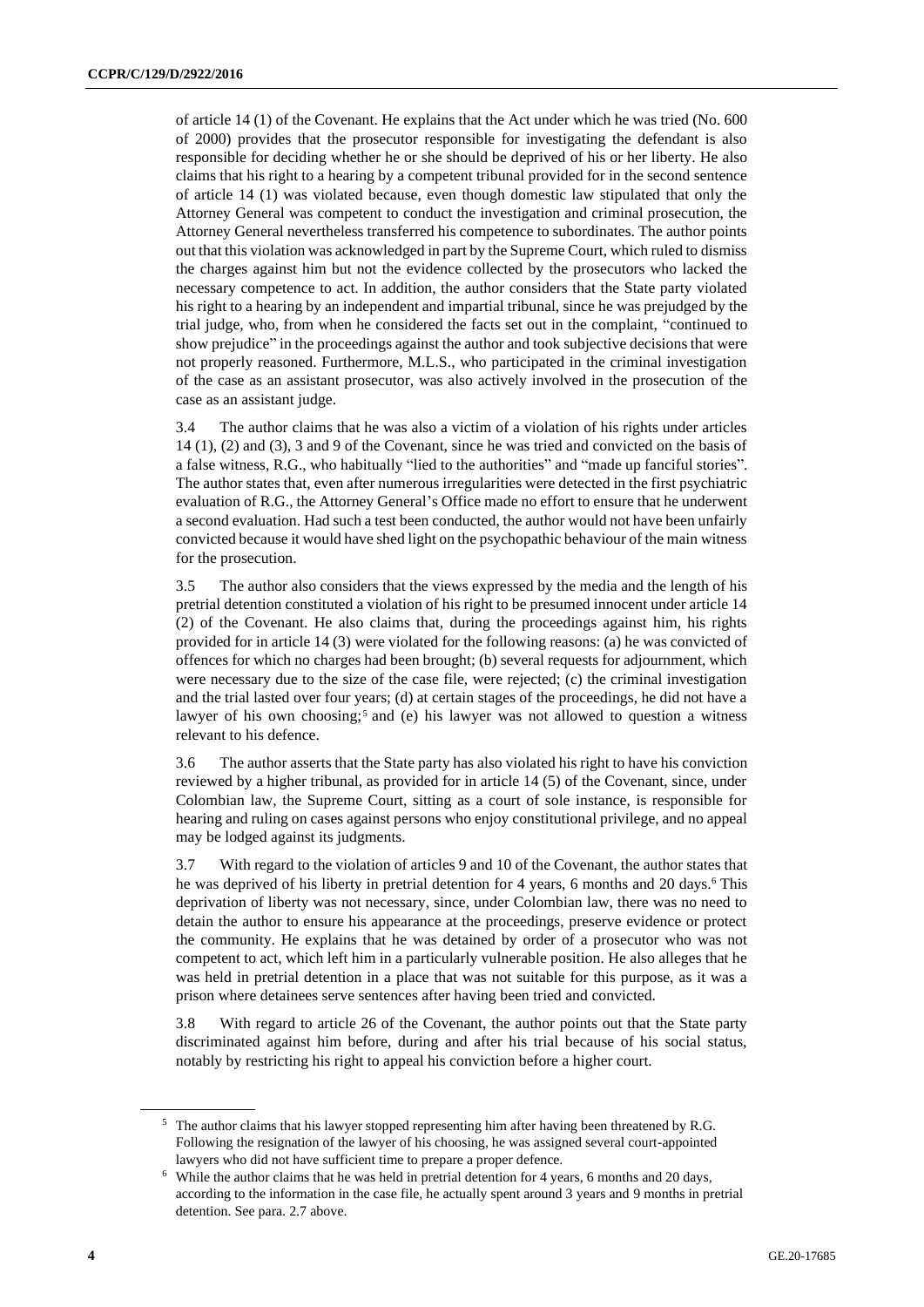#### **State party's observations on admissibility and the merits**

4.1 In a note verbale dated 2 February 2017, the State party submitted its observations on the admissibility of the communication and requested the Committee to declare it inadmissible.

4.2 The State party asserts that the author's communication constitutes an abuse of the right of submission, as the same matter has been submitted for examination under another procedure of international investigation or settlement. It argues that the author's petition (No. P-1331-11), which was received by the Inter-American Commission on Human Rights on 30 September 2011, contains the same facts and claims as those submitted to the Committee. The State party submits that the petition was transmitted to it in its entirety on 26 April 2016 and is at the admissibility stage. The State party encloses a communication from the coordinator of the group responsible for following up on the decisions of international bodies, dated 19 January 2017, according to which the facts of the case relate to the alleged violation of the right to judicial guarantees (art. 8) and to judicial protection (art. 25), and the nonfulfilment of the obligation to adopt domestic legal provisions (art. 2), all of which relates to the obligation to respect and guarantee the rights provided for in the American Convention on Human Rights (art. 1 (1)). This stems from alleged irregularities in the investigation into his conduct carried out by the Attorney General's Office and in criminal trial No. 32000 brought by the Criminal Division of the Supreme Court, in which he was found criminally responsible for the offences of aggravated criminal conspiracy; the murder of Alfredo Rafael Francisco Correa de Andreis; the destruction, removal or concealment of public documents; and the disclosure of confidential information.

4.3 The State party adds that the author's case has also been submitted to the Human Rights Council. In note verbale G/SO 215/1 COL 222 of 22 May 2016, the Council referred to a communication submitted by the Centro Democrático party accusing the State party of persecuting that group and its members and containing specific claims relating to, inter alia, the author's situation. In the note verbale, the Working Group on Communications of the Human Rights Council upheld the claims made by Colombia regarding the complaint and found that it appeared to be politically motivated. The Working Group informed the State party that it had decided to discontinue its consideration of the communication.

4.4 The State party also argues that the author's communication constitutes an abuse of the right of submission. The Committee is of the view that undue delay in the submission of a complaint may constitute an abuse of the right of submission, bearing in mind the difficulties that such a time lag may cause the Committee and the State party when they come to consider the evidence. In the present case, the judgment against the author is dated 14 September 2011, meaning that more than five years elapsed between the issuance of the court decision that is the subject of the communication and the latter's submission.

4.5 The State party also considers that the communication should be declared inadmissible because domestic remedies have not been exhausted. The author was convicted at sole instance, as he was an official who enjoyed constitutional privilege, and he was indeed unable to appeal the judgment. However, the author has not exhausted all domestic remedies because, legally speaking, he can still apply for judicial review of the judgment under article 32 of the Code of Criminal Procedure. The Constitutional Court has described this procedure in the following terms: "In the tradition of criminal law, the remedy of judicial review was conceived as an instrument of protection for the fundamental rights of the convicted person, in view of the range of legal assets that are adversely affected in this regard, particularly that of personal liberty." <sup>7</sup> The State party adds that, as the author was convicted of conduct unrelated to his public duties, he had the opportunity to waive his constitutional privilege and submit to the jurisdiction of ordinary, lower courts. The concept of privilege has been maintained as a safeguard to enable senior officials to be tried by the most suitable and experienced judges and to have their fate decided in a collegial decision. In criminal matters, these are the judges of the Criminal Appeals Division of the Supreme Court.

4.6 The State party asserts that it is for the national courts to decide cases such as the author's with certainty and in keeping with the universal, constitutional and legal principles

<sup>7</sup> Constitutional Court, Judgment No. C-979/05.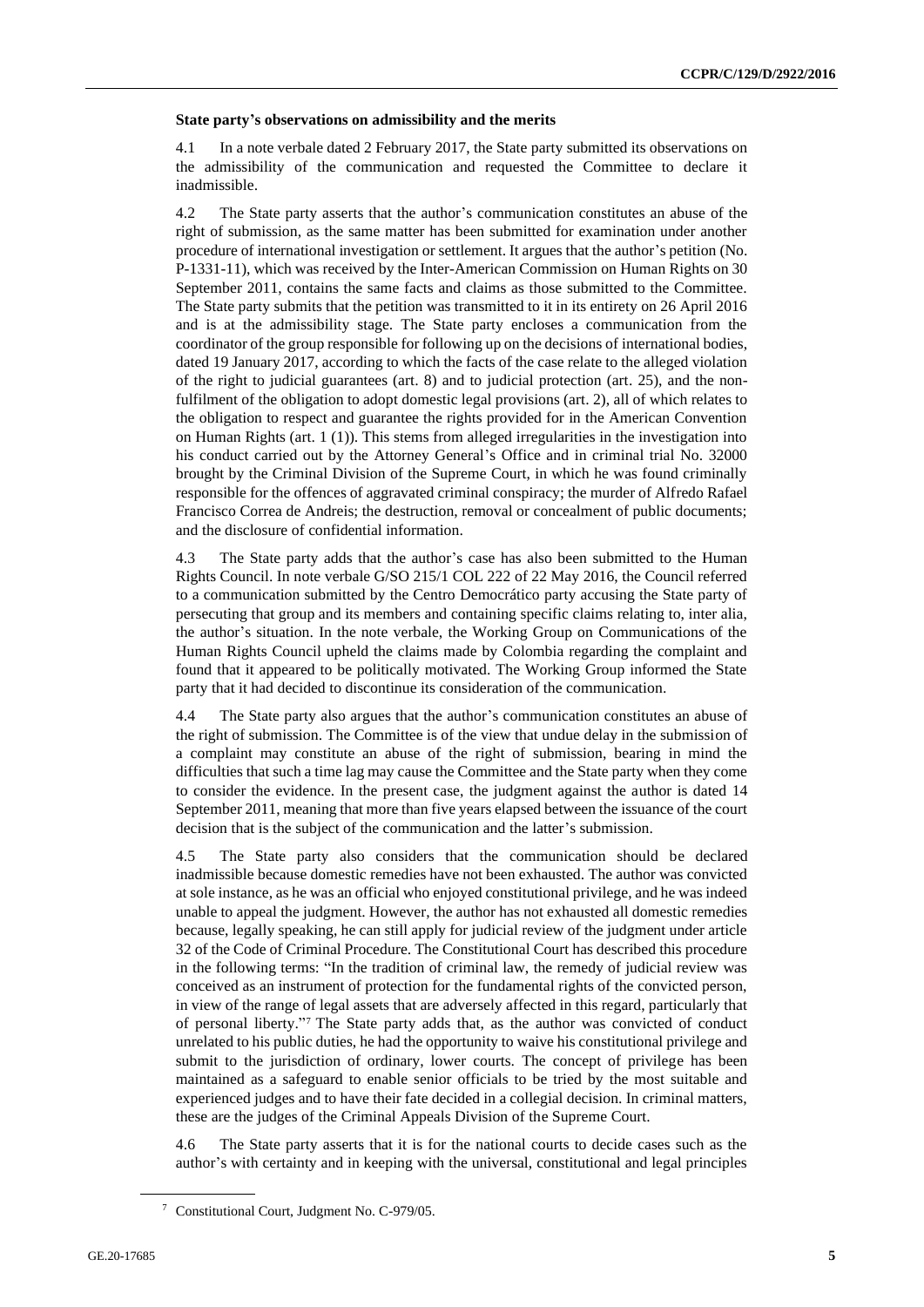of due process, judicial guarantees and self-defence. It argues that the State party's institutions ensure that all judicial bodies respect the premises of due process and judicial guarantees, through the self-monitoring exercised by the judicial bodies themselves in their public administration role and through the legal supervision provided by oversight bodies, especially the Public Legal Service, which undertakes the sacred duty of administering justice with rigour, transparency and impartiality.

#### **Author's comments on the State party's observations**

5.1 In his comments of 2 April 2017, the author submits that, contrary to the State party's assertion, the communication should be declared admissible, as none of the criteria for inadmissibility have been met. He states that there has been no duplication of procedures, since the matter dealt with in the present communication has not been submitted to the regional mechanism of the Inter-American Commission on Human Rights. The individual petition submitted by the author to the Commission in September 2011 concerns different facts and claims, and is still at the initial stage of processing. This demonstrates that the procedure in question has been unjustifiably drawn out, as over 64 months have passed without the Commission having declared admissible and considered the merits of the case, and over 13 months have passed without the State party having responded.<sup>8</sup> The State party therefore wrongly claims that the communication submitted to the Committee concerns the same facts and claims as the communication submitted to the Inter-American Commission. In accordance with the principle of *onus probandi*, the author considers that the State party has not submitted any evidence to the Committee in this respect. He submits that the State party has not acted in good faith, that it cited an erroneous date in connection with the submission of the complaint to the Inter-American Commission on Human Rights<sup>9</sup> and that it concealed from the Committee the fact that the facts and claims are different. He adds that it is untrue that the State party has responded to the Inter-American Commission. According to the author, it has been proven that "the Human Rights Committee offers broader protection because of the efficiency of its procedures".

5.2 With regard to the complaint submitted to the Human Rights Council, the author maintains that the State party has not demonstrated that the person who made the complaint did so on his behalf or that the complaint concerned issues addressed in this communication. It stated only that the author's name was mentioned, along with the names of other officials of the former President of the State party, in order to show a persistent and credible pattern of denial of the right to a second hearing. The State party concealed from the Committee that this complaint explicitly stated that the complaint to the Human Rights Council was without prejudice to any individual complaints that members of the Centro Democrático party might choose to submit, on an individual basis, to international quasi-judicial bodies. He further points out that the Human Rights Council, unlike the Committee, is limited to making recommendations to States, offering policy guidance or urging the government concerned to change its approach to implementing human rights standards. Therefore, as none of the actions that it can take are binding on States, its recommendations can never be considered an exhausted international remedy. The author asserts that the State party is unfamiliar with the decisions and well-established jurisprudence of the Committee, according to which the Human Rights Council, special procedure mandate holders and working groups are not considered to be quasi-judicial international bodies and may not be invoked to support a claim of inadmissibility on the ground that the same matter is being examined under another procedure of international investigation or settlement under rule 96 of the Committee's rules of procedure.<sup>10</sup>

5.3 According to the author, the State party's claim that the communication was submitted more than five years after the court decision is false, since he submitted his communication on 1 August 2016 – that is, 4 years and 11 months after the court decision. Therefore, this inadmissibility criterion may not be invoked, as the complaint was submitted within the time limit and does not constitute an abuse of the right of submission. He states that, although no

<sup>&</sup>lt;sup>8</sup> The author does not provide any further information about the facts and claims contained in this communication.

<sup>&</sup>lt;sup>9</sup> See para. 4.2 above.

<sup>10</sup> *Chhedulal Tharu et al. v. Nepal* (CCPR/C/114/D/2038/2011), para. 9.2.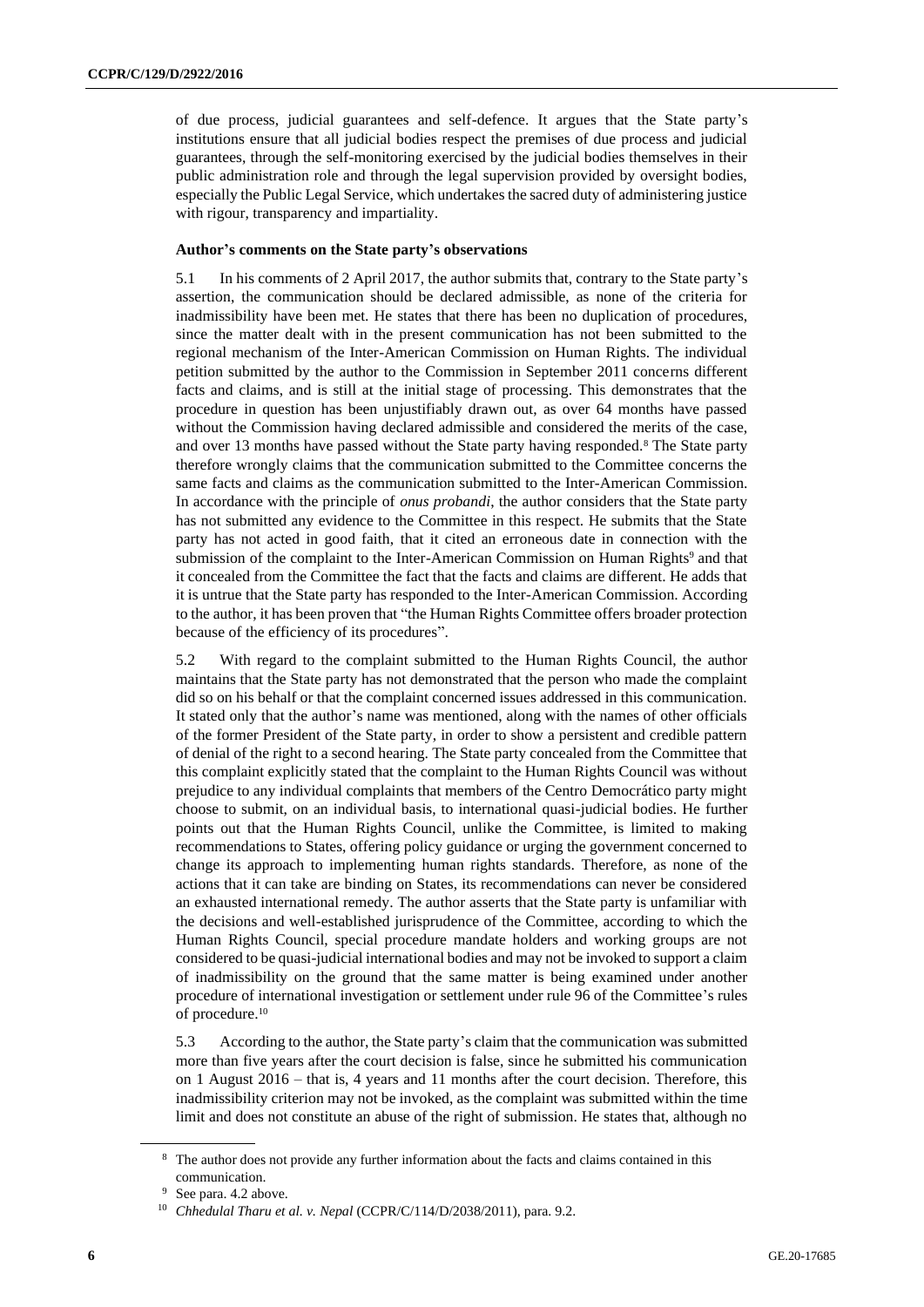domestic remedies are available because the judgment was issued at sole instance, he filed an application for *amparo*, on which a final decision was taken on 30 November 2012. In accordance with the most-favourable-law principle, this is the date that should be taken into account. According to the author, the State party's claim that he abused the right of submission because of when he submitted the communication reveals a lack of awareness of the Committee's well-established jurisprudence.<sup>11</sup>

5.4 The author points out that it is the same court that issued the sole instance judgment that decides on the special remedy of judicial review and that, under Act No. 600 of 2000, applications for that remedy are usually rejected because review is deemed appropriate in only a strictly limited number of cases.

5.5 As for the State party's assertion that the author could have waived his constitutional privilege, the author states that this is unrealistic and not in keeping with the case law in force at the time. He states that the Supreme Court, in a decision dated 1 September 2009, determined that the act of resigning from a post that confers constitutional privilege is not sufficient to trigger the loss of the Court's competence to investigate and try the person, even if the act in question was committed prior to the person's having taken up his or her duties or is unrelated to the performance of those duties. This decision served as the basis for trying and convicting all those persons who enjoyed constitutional privilege, despite their having waived it. To argue, as the State party does, that they have recourse to higher courts in respect of the Supreme Court's judgment is contrary to the legal and constitutional framework in force in the State party.<sup>12</sup> As the Supreme Court is the highest court, it is obvious that no other body has authority over it and that no appeal may be lodged against its judgments, since appeals, by their very nature, must be submitted to a higher court.

5.6 He points out that an application for *amparo* is not an appeal as such, but a new, different remedy that may not be exercised to challenge court judgments. While an appeal is filed during proceedings to allow for the discussion of a particular aspect of the judgment being challenged, an application for *amparo*, by contrast, is a new remedy whose purpose is to determine whether the judgment violates the person's fundamental rights; it does not, however, constitute an appeal against the judgment itself. Furthermore, that a remedy challenging a decision of the Supreme Court should be ruled on by the Court itself is not ideal, as the remedy then becomes a mere formality rather than a genuine appeal.

5.7 The author welcomes the fact that, unlike in other communications concerning other cases, the State party has not resorted to justifying the denial of the right to a second hearing and/or claiming that *amparo* is a domestic remedy. He submits that, for certain persons under the State party's jurisdiction, the lack of a second criminal hearing constitutes discrimination involving restrictions and limitations. In order to safeguard his right to appeal his conviction, the author refers to the Committee's jurisprudence in this regard.<sup>13</sup>

5.8 The author reiterates that the State party has violated his rights under article 3 of the Covenant, as it has failed to ensure the equal enjoyment by men and women of all the civil and political rights enshrined in it, in particular, equal enjoyment of the right provided for in article 14 (5). He also reiterates that, by denying certain categories of public official the right enshrined in article 14 (5), the State party has also violated the author's right to equality before the law and equal protection of the law under article 26.

5.9 On 12 June 2017, the author stated that senior officials of the Government of the State party had acknowledged that the right to a second hearing for persons enjoying constitutional privilege had been violated. The author submits that the Minister of Justice, Enrique Gil Botero, has publicly stated that the need to introduce second hearings for persons who enjoy constitutional privilege "is felt very strongly in Colombia, since it is a universal right that is bound up with due process and the principle of equality. In international terms, our country is lagging behind. Article 8 of the American Convention on Human Rights enshrines the second hearing principle. Therefore, the Inter-American Court and the inter-American

<sup>&</sup>lt;sup>11</sup> The author cites, for example, *Jaroslav et al. v. Czech Republic* (CCPR/C/96/D/1574/2007), para. 6.3.

<sup>&</sup>lt;sup>12</sup> The author cites articles 234 and 235 of the Constitution (powers of the Supreme Court).

<sup>13</sup> *Gomaríz Valera v. Spain* (CCPR/C/84/D/1095/2002), para. 7.1.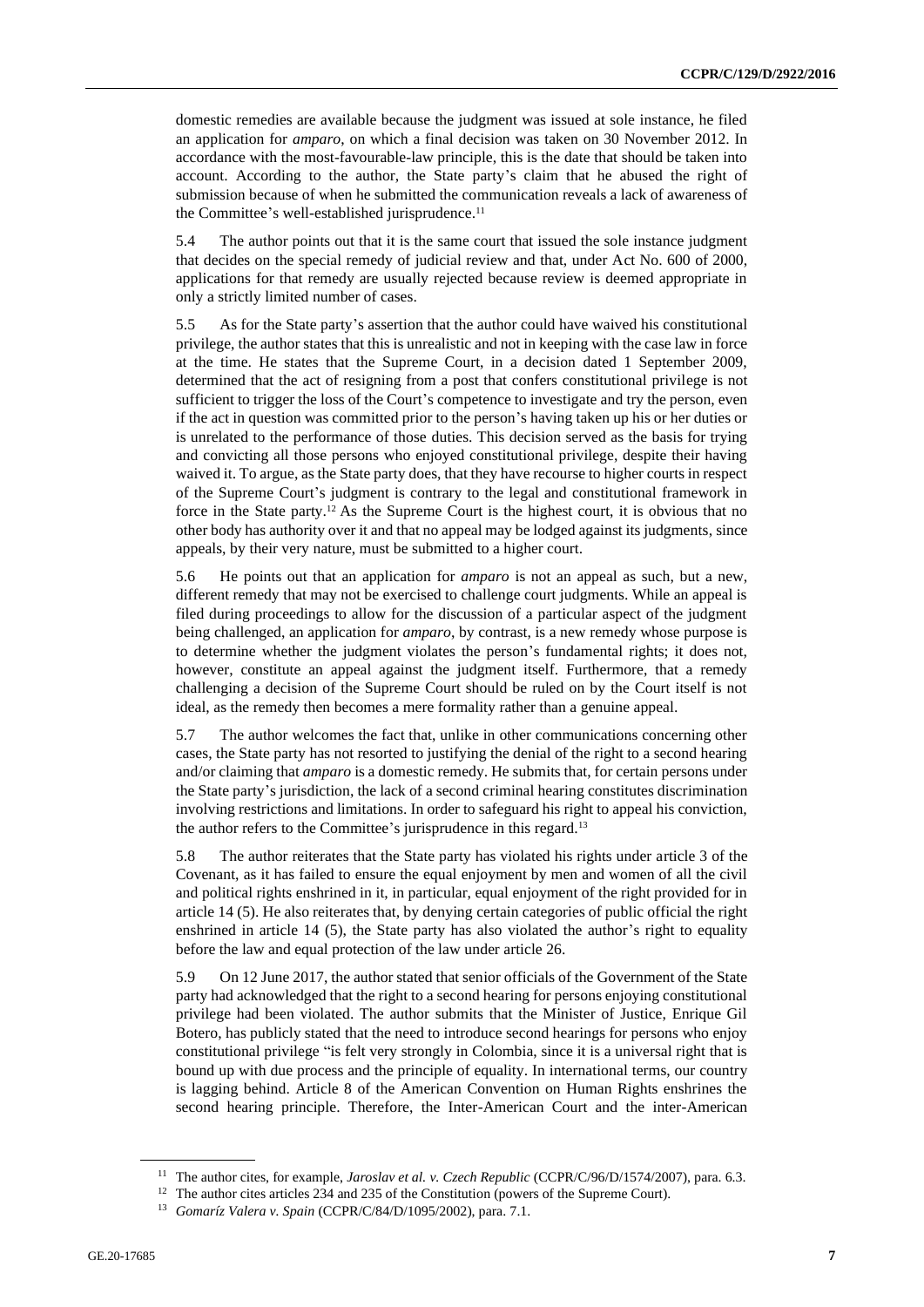system may require the Colombian State to implement it."<sup>14</sup> He adds that the Minister stated that this situation put persons who enjoyed constitutional privilege at a disadvantage and that he had warned the Congress of the Republic that "the Inter-American Court will, in the near future, rule on the violation of the second hearing principle and that judgments, together with any consequences arising from them, may be reviewed as a result". The author also points out that the Deputy Minister of the Interior, Guillermo Rivera, has stated that: "This is not a handout or a concession to Congress or to persons who enjoy constitutional privilege, but a right that we were failing to recognize." <sup>15</sup> The Attorney General, Néstor Humberto Martínez, said that: "The lack of a right to a second hearing troubles many academics and jurists who consider that, without second hearings, the integrity of the investigations carried out into members of Congress is compromised." 16

5.10 In the author's view, these statements amount to a clear acknowledgement of the ongoing violation of article 14 (5) of the Covenant, which enshrines the right to have a judgment reviewed by a higher tribunal. The State party has no choice but to admit that its domestic legal system fails to recognize the right in question and to take the measures necessary to ensure its realization.

#### **State party's additional observations**

6.1 In a note verbale dated 14 June 2017, the State party reiterated its request for the Committee to reject the author's communication on the grounds that it is clearly inadmissible. It asserts that the author's latest comments downplay the legal dispute involved. Insinuations to the effect that the State party is not acting in good faith or is attempting to mislead the Committee, conceal information from it or make false claims, are completely unacceptable and denote the author's lack of substantive arguments. It requests the Committee to disregard such comments, which are an affront to the dignity of the State, its institutions and representatives.

6.2 The State party reiterates that the author has previously submitted his complaint to the Inter-American Commission on Human Rights and to the Human Rights Council. It also reiterates that the communication constitutes an abuse of the right of submission, as it was submitted to the Committee more than five years after the last court decision that gave rise to the communication was issued. It states that, under rule 99 (c) of the Committee's rules of procedure, a communication may constitute an abuse of the right of submission when it is submitted five years after the exhaustion of domestic remedies by the author of the communication, or, where applicable, three years from the conclusion of another procedure of international investigation or settlement, unless there are reasons justifying the delay, taking into account all the circumstances of the communication.

6.3 In a note verbale dated 22 June 2017, the State party points out that the criminal proceedings brought against the author before the Supreme Court were wholly legitimate and conducted within the framework of the Colombian legal system, in strict compliance with the Constitution, Colombian law and case law, and with due regard for the author's human rights as a citizen and a defendant.<sup>17</sup>

6.4 As for the lack of a second hearing in the proceedings brought against the author, the State party asserts that, according to constitutional case law, the trial of senior officials by the Supreme Court has always been considered the ultimate guarantee of due process, since the Supreme Court is the highest court in the legal jurisdiction and its collegial nature, in the words of the Constitutional Court, conveys certain advantages, such as enabling defendants

<sup>&</sup>lt;sup>14</sup> Vanguardia, 7 April 2017, available at https://www.vanguardia.com/politica/proyecto-de-dobleinstancia-para-congresistas-sigue-avanzando-CQVL394204.

<sup>15</sup> *Noticias Caracol*, 21 March 2017, available at https://noticias.caracoltv.com/colombia/ radicanproyecto-para-aforados-tengan-doble-instancia.

<sup>&</sup>lt;sup>16</sup> *El Espectador*, 23 March 2017, available at https://www.elespectador.com/opinion/editorial/ welcome-the-double-instance-for-afforados-article-685820.

<sup>&</sup>lt;sup>17</sup> In a note verbale dated 11 July 2017, the State party enclosed digital copies of the most important trial documents examined in the proceedings in order to shed light on the facts, procedural developments and decisions taken in the course of those proceedings.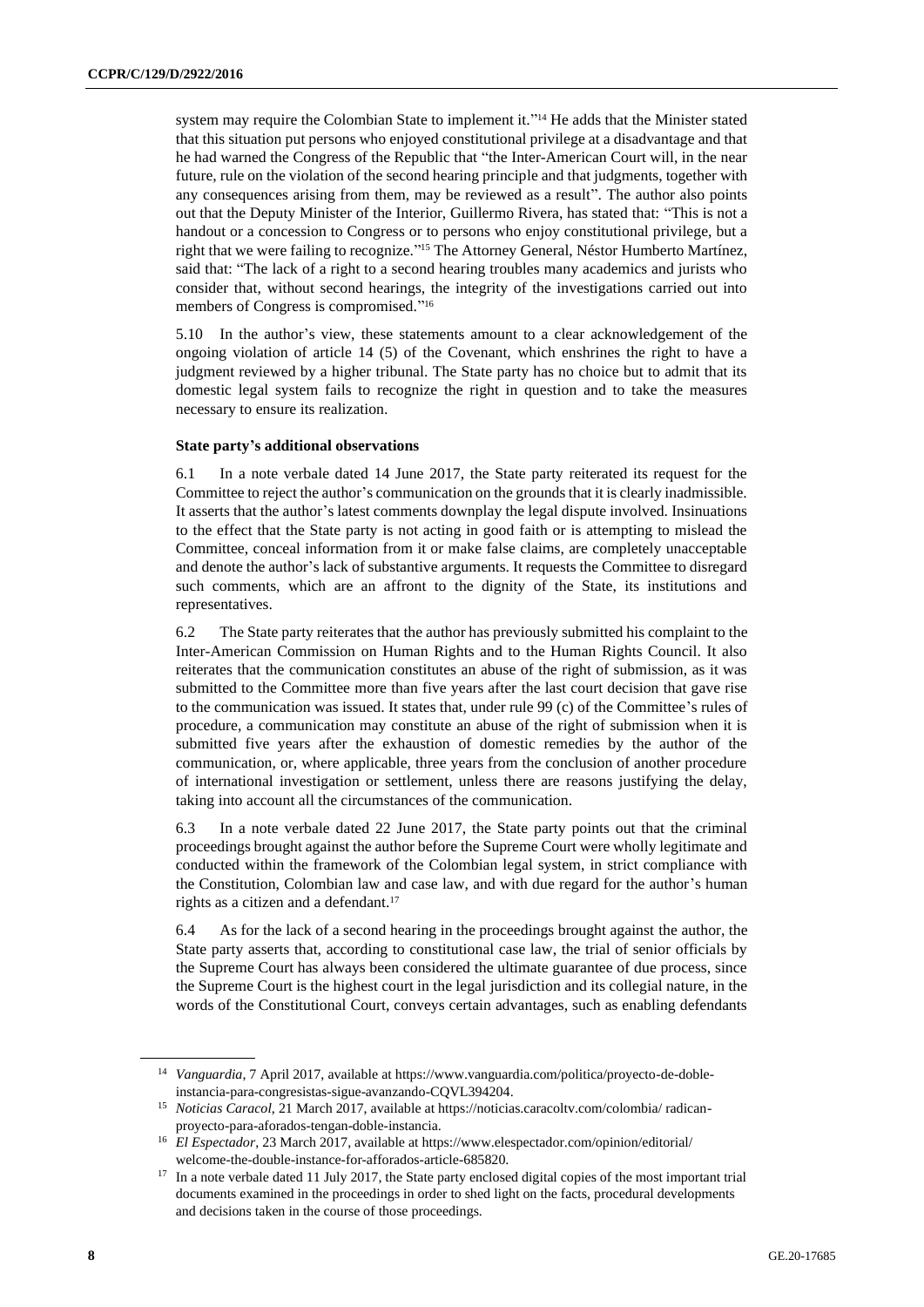to avoid any mistakes that might be made by judges of lower courts and granting them the opportunity to apply for judicial review once an executory judgment has been issued.<sup>18</sup>

6.5 The State party emphasizes that, at a pretrial hearing, the Criminal Division of the Supreme Court declared null and void some of the offences with which the author had been charged because of violations of due process and the right to a defence. The Division also quashed the aggravating circumstance found to apply to the offence of homicide, thereby disproving the author's sweeping claim that his rights were violated because of this situation. The State party asserts that the procedural law governing the criminal proceedings was Act No. 600 of 2000, since Act No. 906 of 2004 had not yet entered into force and, irrespective of any advantages that the latter might have offered the author, Act No. 600 also upheld the human rights and fundamental freedoms of criminal defendants.

6.6 The State party maintains that, contrary to the author's claims, the judgment was not based on a single testimony. It is clear from a reading of the judgment that a body of evidence (testimonies, documents and judicial inspections) was submitted during the investigation and the trial and assessed in line with the rules of sound judicial discretion.

6.7 Statements to the effect that the assistant prosecutor, who was subsequently appointed assistant judge of the Division, assumed the dual role of prosecutor and judge, or that it is assistant judges who determine the outcome of proceedings, serve only to demonstrate the author's ignorance of the procedural and constitutional issues involved and the operational dynamics of the departments of the Criminal Appeals Division, bearing in mind that assistant judges do not have jurisdiction or competence to rule on cases that are dealt with exclusively by prosecutors, judges and criminal courts in Colombia. The powers of assistant judges are limited to assisting in the conduct of proceedings and to drawing up plans directed and determined by the official responsible for the matter, with the result that such judges are classified as employees and not as judicial officials.

6.8 The State party points out that, as the trial documents submitted to the Committee clearly demonstrate, the author's rights under the Covenant were not violated during the proceedings. It asserts that, when procedural irregularities were detected, invalidity actions were brought to ensure respect for his fundamental rights. The author was afforded every possible benefit under Colombian criminal law. By way of example, the State party cites the decision of 11 June 2008, by which the Criminal Division of the Supreme Court ruled that the proceedings, from the opening of the investigation onward, were null and void because they had been taken by an official who was not competent to act. Consequently, the security measure in question was revoked and the immediate release of the author was ordered.<sup>19</sup>

6.9 The State party claims that there was no violation of articles 2 and 3 of the Covenant, since it respected and upheld the author's Covenant rights without distinction of any kind.

6.10 With regard to the alleged violation of article 9 of the Covenant, the State party considers that it is clear that the author was deprived of his liberty on the grounds and in accordance with the procedure established by law and that any claim to the contrary is therefore entirely unfounded.<sup>20</sup> The State party also considers that there is no basis for the claim that article 26 of the Covenant was violated, since, as the case file shows, the author was clearly afforded dignified, equitable and fair treatment during the criminal proceedings, without discrimination of any kind.

6.11 The State party points out that due process for senior officials brought before the Supreme Court has been described by the Constitutional Court in the following terms: "The

<sup>&</sup>lt;sup>18</sup> The State party refers to the following Constitutional Court judgments: No. C-142 of 1993, No. C-411 of 1997 and No. C-934 of 2006.

<sup>&</sup>lt;sup>19</sup> On 12 December 2008, the Attorney General's Office again ordered the author's pretrial detention. See also paragraph 2.7 above.

<sup>&</sup>lt;sup>20</sup> The State party includes a copy of the three detention orders, dated 27 February and 6 July 2007, and 12 December 2008, respectively. The last detention order indicates that it was issued because the author's release would have endangered the community, given the nature of the offence of aggravated criminal conspiracy, which, according to the State party's doctrine and case law, is a serious crime, and given the author's relationship with the Autodefensas group, particularly in the region of Santa Marta. The two previous orders give similar reasoning.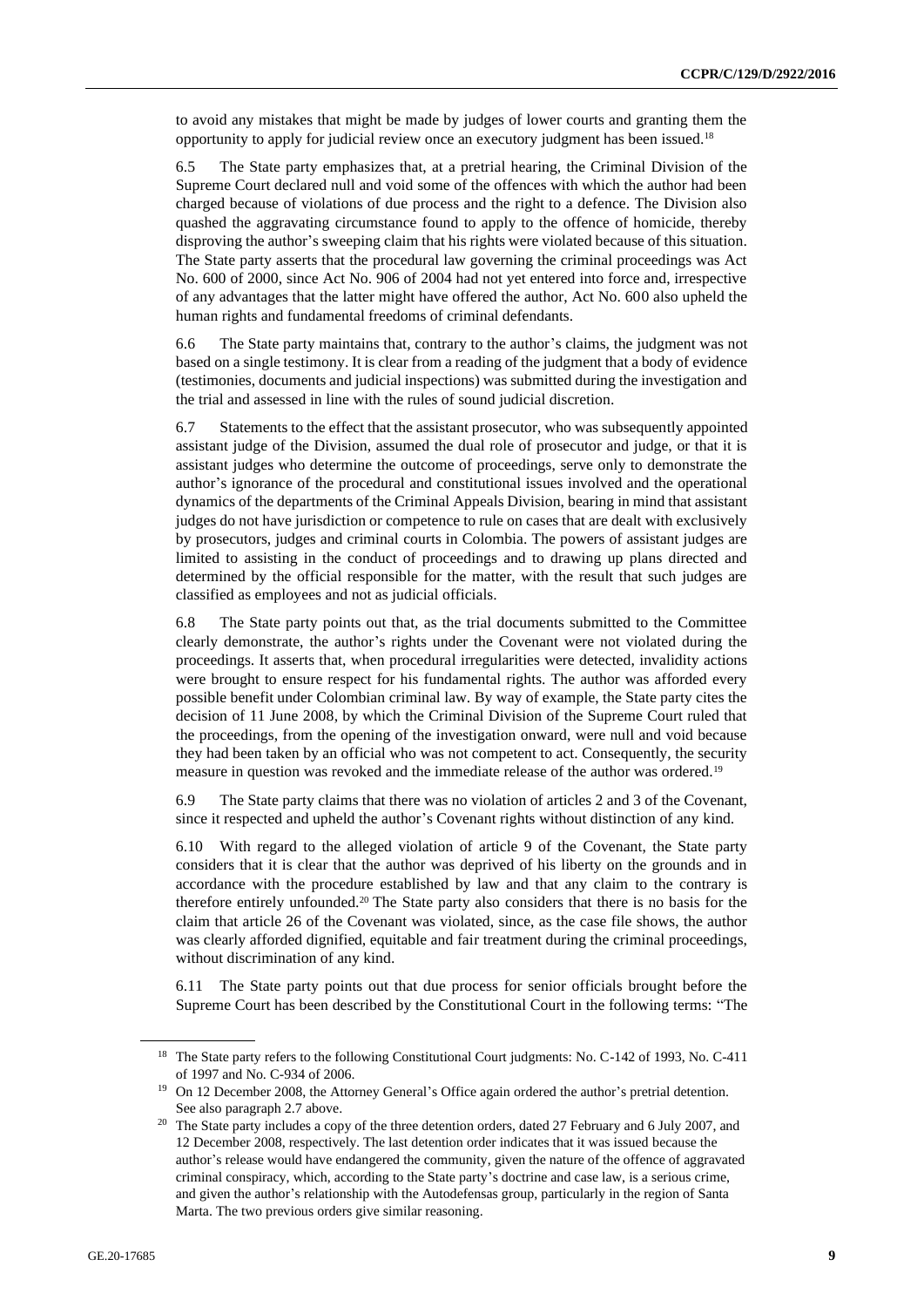trial of senior officials by the Supreme Court constitutes the ultimate guarantee of due process, taken as a whole, for the following reasons: (i) because it ensures the conduct of a trial appropriate to the official's hierarchical position, taking into account the importance of the institution to which he or she belongs, his or her responsibilities and the significance of his or her office. For this reason, article 235 of the Constitution identifies the senior State officials who enjoy this privilege; (ii) because such trials take place before a pluralist body, with specialized knowledge of the subject matter, composed of professionals qualified to be the judges of the highest court in the ordinary legal system; and (iii) because such trials are held before the court of final appeal in the ordinary legal system, which is responsible for interpreting criminal law and enforcing it through the appeals procedure." 21

6.12 The State party reiterates that, legally speaking, the author may challenge the judgment before the same court, the highest court in the State, by applying for judicial review of the judgment, as provided for in the Code of Criminal Procedure. It notes the author's claim that he was tried and convicted on the basis of a false witness and considers that, on that basis, the author should take legal action at the domestic level to challenge his conviction – that is, by applying for judicial review, which, formally speaking, is the appropriate remedy in such cases.

#### **Issues and proceedings before the Committee**

#### *Consideration of admissibility*

7.1 Before examining any claim contained in a communication, the Committee must decide, in accordance with rule 97 of its rules of procedure, whether the communication is admissible under the Optional Protocol.

7.2 As required under article 5 (2) (a) of the Optional Protocol, the Committee must ascertain that the same matter is not being examined under another procedure of international investigation or settlement. The Committee notes the State party's allegation that, on 30 September 2011, the author submitted a complaint to the Inter-American Commission on Human Rights concerning the same facts and claims as those contained in the complaint before the Committee. <sup>22</sup> In particular, the Committee notes that, according to the communication from the coordinator of the group responsible for following up on the decisions of international bodies of the State party, dated 19 January 2017, the facts of the case submitted to the Inter-American Commission relate to the alleged violation of the right to judicial guarantees and to judicial protection, and the non-fulfilment of the obligation to adopt provisions under domestic law, all of which relates to the obligation to respect and guarantee the rights provided for in the American Convention on Human Rights, and stems from alleged irregularities in the investigation into his conduct in the context of the investigation and criminal proceedings that are the subject of this communication.

7.3 The Committee notes that, when the author submitted his initial complaint, he stated that the facts of his communication had not been submitted for examination under another procedure of international investigation or settlement and that, in his comments of 2 April 2017, the author pointed out that the individual petition submitted to the Inter-American Commission on Human Rights in September 2011 concerned different facts and claims. However, the Committee notes that the author has not provided any specific information or a copy of the petition submitted to the Inter-American Commission to support his claim that it concerned facts and claims different from those submitted to the Committee.

7.4 The Committee recalls its jurisprudence, according to which "the same matter" refers to a petition that concerns the same individuals, facts and substantive rights.<sup>23</sup> Since the State party maintains that the complaint submitted to the Inter-American Commission on Human Rights refers to the same facts and claims as those submitted to the Committee, and since the author has not provided any information on the specific content of the complaint submitted to the Inter-American Commission that could have offered a detailed rebuttal to the State

<sup>21</sup> Constitutional Court, Judgment No. C-934/06.

<sup>22</sup> See para. 4.2 above.

<sup>23</sup> See, for example, *Althammer et al. v. Austria* (CCPR/C/78/D/998/2001), para. 8.4.